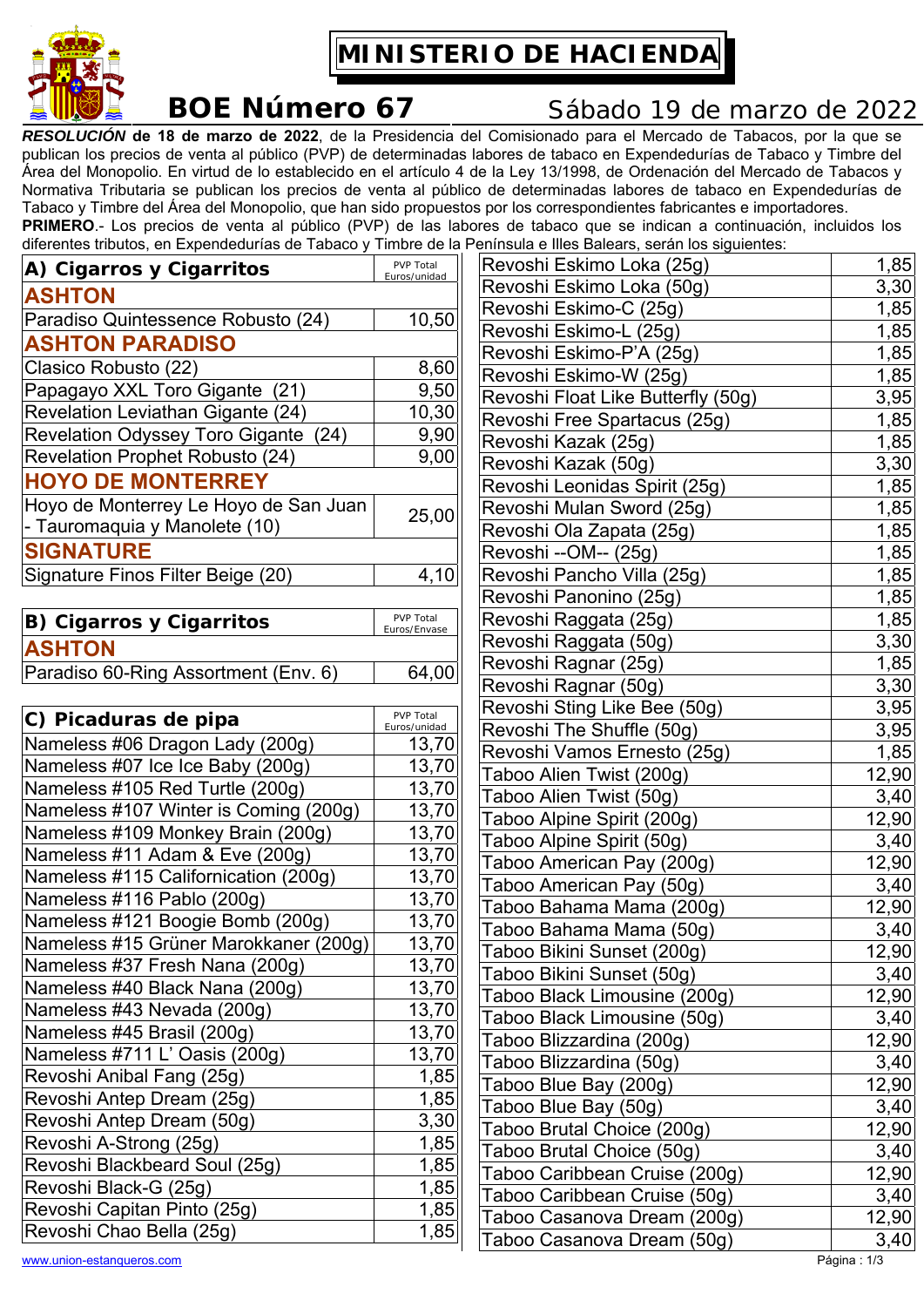| Taboo Cinna Mill (200g)       | 12,90        |
|-------------------------------|--------------|
| Taboo Cinna Mill (50g)        | 3,40         |
| Taboo Cool Sunrise (200g)     | 12,90        |
| Taboo Cool Sunrise (50g)      | 3,40         |
| Taboo Copa Cabana (200g)      | 12,90        |
| Taboo Copa Cabana (50g)       | 3,40         |
| Taboo Dancing Queen (200g)    | 12,90        |
| Taboo Dancing Queen (50g)     | 3,40         |
| Taboo Darkum (50g)            | 3,40         |
| Taboo Five O'Clock (200g)     | 12,90        |
| Taboo Five O'Clock (50g)      | 3,40         |
| Taboo French Kss (200g)       | 12,90        |
| Taboo French Kss (50g)        | 3,40         |
| Taboo Game Over (50g)         | 3,40         |
| Taboo Golden Eye (200g)       | 12,90        |
| Taboo Golden Eye (50g)        | 3,40         |
| Taboo Hakuna Matata (200g)    | 12,90        |
| Taboo Hakuna Matata (50g)     | 3,40         |
| Taboo Indian Summer (200g)    | 12,90        |
| Taboo Indian Summer (50g)     | 3,40         |
| Taboo Irish Dream (200g)      | 12,90        |
| Taboo Irish Dream (50g)       | 3,40         |
| Taboo Italian Passion (200g)  | 12,90        |
| Taboo Italian Passion (50g)   | 3,40         |
| Taboo Lucky (50g)             | 3,40         |
| Taboo Mambo (200g)            | 12,90        |
| Taboo Mambo (50g)             | 3,40         |
| Taboo Misguided (200g)        | 12,90        |
| Taboo Misguided (50g)         | 3,40         |
| Taboo Moonwalk (200g)         | 12,90        |
| Taboo Moonwalk (50g)          | 3,40         |
| Taboo Mystic China (200g)     | 12,90        |
| Taboo Mystic China (50g)      | 3,40         |
| Taboo Over The Rainbow (200g) | 12,90        |
| Taboo Over The Rainbow (50g)  | 3,40         |
| Taboo Pocamel (200g)          | 12,90        |
| Taboo Pocamel (50g)           | 3,40         |
| Taboo Power of Love (200g)    | 12,90        |
| Taboo Power of Love (50g)     | 3,40         |
| Taboo Red Blast (200g)        | 12,90        |
| Taboo Red Blast (50g)         | 3,40         |
| Taboo Red Fusion (200g)       | 12,90        |
| Taboo Red Fussion (50g)       | 3,40         |
| Taboo Seduction (200g)        | <u>12,90</u> |
| Taboo Seduction (50g)         | 3,40         |
| Taboo Sxy Green (200g)        | 12,90        |
| Taboo Sxy Green (50g)         | 3,40         |
| Taboo Talisman (200g)         | 12,90        |
| Taboo Talisman (50g)          | 3,40         |
| Taboo Tropical Storm (200g)   | 12,90        |
| Taboo Tropical Storm (50g)    | <u>3,40</u>  |
| Taboo Unicorn Dust (200g)     | 12,90        |
| Taboo Unicorn Dust (50g)      | 3,40         |
| Taboo Waterfall (200g)        | 12,90        |
| Taboo Waterfall (50g)         | 3,40         |
|                               |              |

**SEGUNDO**.- Los precios de venta al público de las labores de tabaco que se indican a continuación, incluidos los diferentes tributos, en Expendedurías de Tabaco y Timbre de *Ceuta y Melilla*, serán los siguientes.

| A) Picaduras de pipa          | PVP Total<br>Euros/unidad |
|-------------------------------|---------------------------|
| Revoshi Anibal Fang (25g)     | 1,40                      |
| Revoshi Antep Dream (25g)     | 1,40                      |
| Revoshi Antep Dream (50g)     | 2,45                      |
| Revoshi A-Strong (25g)        | 1,40                      |
| Revoshi Blackbeard Soul (25g) | 1,40                      |
| Revoshi Black-G (25g)         | 1,40                      |
| Revoshi Capitan Pinto (25g)   | 1,40                      |
| Revoshi Chao Bella (25g)      | 1,40                      |
| Revoshi Eskimo Loka (25g)     | 1,40                      |
| Revoshi Eskimo Loka (50g)     | 2,45                      |
| Revoshi Eskimo-C (25g)        | 1,40                      |
| Revoshi Eskimo-L (25g)        | $\overline{1,}40$         |
| Revoshi Eskimo-P'A (25g)      | 1,40                      |
| Revoshi Eskimo-W (25g)        | 1,40                      |
| Revoshi Free Spartacus (25g)  | 1,40                      |
| Revoshi Kazak (25g)           | 1,40                      |
| Revoshi Kazak (50g)           | 2,45                      |
| Revoshi Leonidas Spirit (25g) | 1,40                      |
| Revoshi Mulan Sword (25g)     | 1,40                      |
| Revoshi Ola Zapata (25g)      | 1,40                      |
| Revoshi --OM-- (25g)          | 1,40                      |
| Revoshi Pancho Villa (25g)    | 1,40                      |
| Revoshi Panonino (25g)        | 1,40                      |
| Revoshi Raggata (25g)         | 1,40                      |
| Revoshi Raggata (50g)         | 2,45                      |
| Revoshi Ragnar (25g)          | 1,40                      |
| Revoshi Ragnar (50g)          | 2,45                      |
| Revoshi Vamos Ernesto (25g)   | 1,40                      |
| Taboo Alien Twist (200g)      | 8,95                      |
| Taboo Alien Twist (50g)       | 2,35                      |
| Taboo Alpine Spirit (200g)    | 8,95                      |
| Taboo Alpine Spirit (50g)     | 2,35                      |
| Taboo American Pay (200g)     | 8,95                      |
| Taboo American Pay (50g)      | 2,35                      |
| Taboo Bahama Mama (200g)      | 8,95                      |
| Taboo Bahama Mama (50g)       | 2,35                      |
| Taboo Bikini Sunset (200g)    | 8,95                      |
| Taboo Bikini Sunset (50g)     | 2,35                      |
| Taboo Black Limousine (200g)  | 8,95                      |
| Taboo Black Limousine (50g)   | 2,35                      |
| Taboo Blizzardina (200g)      | 8,95                      |
| Taboo Blizzardina (50g)       | 2,35                      |
| Taboo Blue Bay (200g)         | 8,95                      |